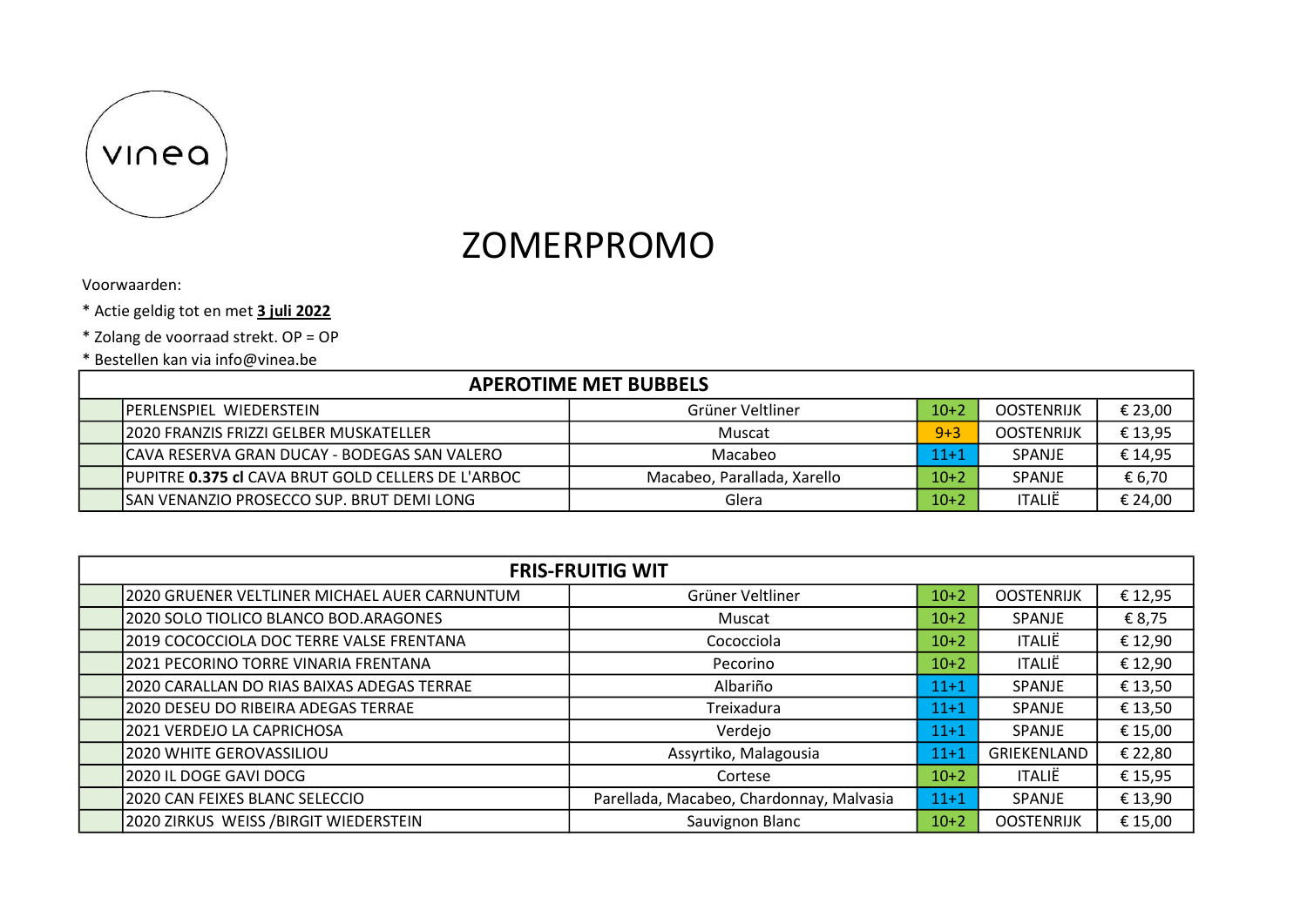| <b>COMPLEX EN CULINAIR WIT</b> |                                       |                                |         |                   |         |  |
|--------------------------------|---------------------------------------|--------------------------------|---------|-------------------|---------|--|
|                                | 2018 KALKSPIEL MICHAEL AUER CARNUNTUM | Welschrielsing                 | $8 + 4$ | <b>OOSTENRIJK</b> | € 19,30 |  |
|                                | 2020 RIESLING VOM URGESTEIN STIFT     | Riesling                       | $10+2$  | <b>OOSTENRIJK</b> | € 17,00 |  |
|                                | 2019 CAN FEIXES CHARDONNAY            | Chardonnay                     | $10+2$  | <b>SPANJE</b>     | € 32,00 |  |
|                                | 2021 'GREZAN' FAUGERES BLANC          | Chardonnay                     | $10+2$  | <b>FRANKRIJK</b>  | € 13,80 |  |
|                                | 2021 ENBLANCO ORANGE WINE ALTOLANDON  | Grenache Blanc + Grenache Gris | $11+1$  | <b>SPANJE</b>     | € 14,50 |  |
|                                | 2021 SIN FILTROS - ALTOLANDON         | Grenache Blanc                 | $11+1$  | SPANJE            | € 18,00 |  |
|                                | 2020 SANTORINI, MIKRA THIRA           | Assyrtiko                      | $11+1$  | GRIEKENLAND       | € 50,00 |  |
|                                | 2020 TERRASEA, MIKRA THIRA, SANTORINI | Assyrtiko                      | $11+1$  | GRIEKENLAND       | €90,00  |  |

| <b>ROSÉ ALL DAY</b> |                                              |                    |         |                   |         |  |
|---------------------|----------------------------------------------|--------------------|---------|-------------------|---------|--|
|                     | 2020 LULU ROSE - CHATEAU CARBONNEAU          | Cabernet Sauvignon | $9 + 3$ | <b>FRANKRIJK</b>  | € 12,50 |  |
|                     | 2020 ENFIN LE VIN ROSÉ (=LES FRANGINES ROSÉ) | Grenache, Cinsault | $9 + 3$ | <b>FRANKRIJK</b>  | € 7,60  |  |
|                     | 2020 THE ICONS - CHATEAU GREZAN              | Mourvèdre, Syrah   | $9 + 3$ | <b>FRANKRIJK</b>  | € 19,00 |  |
|                     | 2020 ZWEIGELT ROSE MICHAEL AUER CARNUNTUM    | Zweigelt           | $10+2$  | <b>OOSTENRIJK</b> | € 13,75 |  |
|                     | 2020 SOLO CENTIFOLIA ROSADO BOD.ARAGONES     | Garnacha           | $10+2$  | SPANJE            | € 8,75  |  |
|                     | 2021 ROSE XINOMAVRO GEROVASSILIOU            | Xinomavro          | $10+2$  | GRIEKENLAND       | € 22,00 |  |
|                     | 12020 'SOT' NEBBIOLO ROSE A.A.PELASSA        | Nebbiolo           | $11+1$  | <b>ITALIË</b>     | € 13,90 |  |

| <b>SPEELS ROOD</b> |                                                 |                                   |          |                  |         |  |
|--------------------|-------------------------------------------------|-----------------------------------|----------|------------------|---------|--|
|                    | 2016 NIETRO GARNACHA BODEGAS SOMMOS             | Garnacha                          | $8 + 4$  | SPANJE           | € 10,70 |  |
|                    | 2016 NIETRO GARNACHA BODEGAS SOMMOS             | Garnacha                          | $8 + 4$  | <b>SPANJE</b>    | € 10,70 |  |
|                    | 2020 MIL HISTORIAS - GARNACHA                   | Garnacha                          | $10+2$   | <b>SPANJE</b>    | € 13,50 |  |
|                    | 2008 CAN FEIXES RESERVA ESPECIAL                | Cabernet Sauvignon en Merlot      | $10+2$   | <b>SPANJE</b>    | €45,00  |  |
|                    | <b>2018 CROSSOS PRIORAT CARTOIXA</b>            | Garnacha, Cabernet S. en Carignan | $10+2$   | <b>SPANJE</b>    | € 19,95 |  |
|                    | 2018 PACO GARCIA GARNACHA BOD.P.GARCIA          | Garnacha                          | $10+2$   | <b>SPANJE</b>    | € 21,30 |  |
|                    | 2020 TERRES BASSES ROUGE - LABALLE              | Cabernet S, Merlot, Tannat        | $10+2$   | <b>FRANKRIJK</b> | €9,95   |  |
|                    | 2016 MAGNUM - BOBAL EN CALMA DOMINIO DE LA VEGA | <b>Bobal</b>                      | $5 + 1$  | SPANJE           | € 27,20 |  |
|                    | 2020 BARBADELO DO RIB. SACRA ADEGAS TERRAE      | Mencia                            | $11 + 1$ | SPANJE           | € 13,50 |  |